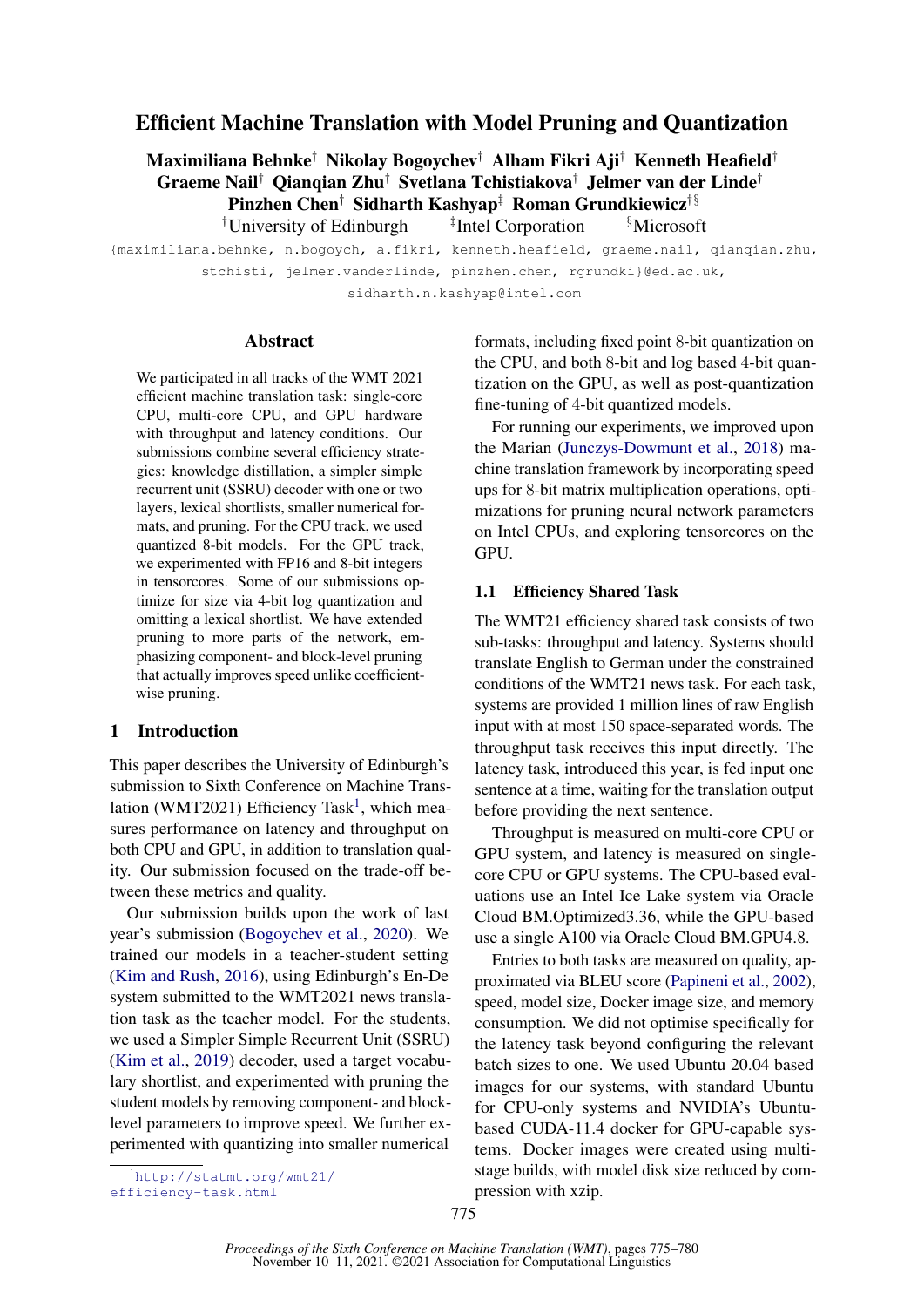## 2 Training teacher models

We used Edinburgh's En↔De systems submitted to the WMT 2021 news translation task as teacher models [\(Chen et al.,](#page-5-5) [2021\)](#page-5-5). We trained transformerbig models [\(Vaswani et al.,](#page-5-6) [2017\)](#page-5-6), using a shared 32K SentencePiece [\(Kudo and Richardson,](#page-5-7) [2018\)](#page-5-7) vocabulary, built in three stages: corpus filtering, back-translation and fine-tuning. The models achieved 29.90 and 51.78 BLEU on En→De and De→En WMT 2021 test respectively (scored by the task organizers, with multiple references).

We used sequence-level knowledge distillation [\(Kim and Rush,](#page-5-1) [2016\)](#page-5-1) to synthesize forward, backward, and backward-forward translations using the teachers. We filtered the synthesized parallel data using handcrafted rules<sup>[2](#page-1-0)</sup>, followed by removing bottom 5% according to cross-entropy per word on the generated side using KenLM [\(Heafield et al.,](#page-5-8) [2013\)](#page-5-8).

## 3 Knowledge distillation

We ran experiments using different combinations of teacher-synthesized corpora. One variant included all of the synthesized data: parallel, monolingual backward and forward as well as backwardforward [\(Aji and Heafield,](#page-4-0) [2020b\)](#page-4-0). Another variant excludes only the fully-synthetic monolingual backward-forward data, while the final variant used parallel data only. All student models were trained using a validation set consisting of the subset of sentences in the English-German WMT test sets from 2015–2019 that were originally in English. Training concluded after reaching 20 consecutive validations without an improvement in BLEU score. The student models used the same shared vocabulary as the teacher ensemble. During decoding, we used a lexical shortlist [\(Schwenk et al.,](#page-5-9) [2007;](#page-5-9) [Le](#page-5-10) [et al.,](#page-5-10) [2012;](#page-5-10) [Devlin et al.,](#page-5-11) [2014\)](#page-5-11) of the top 50 most probable alignments, combined through a union with the top 50 most frequent vocabulary items. Other than this, we used the default training hyperparameters from Marian for the transformer-base model.

Each of the student models used transformer encoders [\(Vaswani et al.,](#page-5-6) [2017\)](#page-5-6) and RNN-based decoders with Simpler Simple Recurrent Unit (SSRU) [\(Kim et al.,](#page-5-2) [2019\)](#page-5-2). Several different architectures were explored; these differ in the number of encoder and decoder blocks as well as in the sizes

<span id="page-1-0"></span><sup>2</sup>[https://github.com/browsermt/](https://github.com/browsermt/students/tree/master/train-student/clean) [students/tree/master/train-student/clean](https://github.com/browsermt/students/tree/master/train-student/clean) of the embedding and FFN layers. Further to this, some of our transformer architectures use a modified attention matrix of shape  $(d<sub>emb</sub>, n<sub>head</sub> \times d<sub>head</sub>)$ rather than the typical  $(d<sub>emb</sub>, d<sub>emb</sub>)$ . In all cases we use 8 transformer heads per layer, and set  $d_{head} = 32$  across all modified attention models.

The student architectures are summarized in Table [1.](#page-2-0) A baseline comparison of student models trained on all synthesized data can be seen in Table [1.](#page-2-0)

#### 3.1 Pruning

Attention is a crucial part of the transformer architecture, but it is also computationally expensive. Research has shown that many heads can be pruned after training; with further work suggesting that pruning during training can be less damaging to quality. Feedforward layers are also expensive and could be reduced.

Among many experiments, we applied group lasso regularisation to sparsify and prune 12–1.tiny and 12–1.micro architectures. We follow the directions set by [Behnke and Heafield](#page-4-1) [\(2021\)](#page-4-1). We tried two pruning settings: *rowcol-lasso* and *headlasso*. Both prune feedforward and attention layers in the encoder. *rowcol-lasso* regularised individual connections (rows and columns) and removed an entire attention head if at least half of its connections are dead. *head-lasso* applied lasso to a whole head submatrix. Due to the scale of the task, we had no opportunity to grid-search for the best pruning hyperparameters, thus the experiments are as close to 'out-of-the-box' usage as they can be. We control pruning with  $\lambda = 0.5$  for both methods. The models were pretrained for 50k updates and regularised for 150k, after which the models were sliced and trained until convergence. The results are presented in Tab. [2.](#page-3-0)

*head-lasso* left attention layers almost completely unpruned, focusing on removing connections from feedforward layers instead. *rowcollasso* was much more aggressive in both layers at the cost of quality. [Behnke and Heafield](#page-4-1) [\(2021\)](#page-4-1) have shown that group lasso pruning results in a better quality model than training the same exact architecture from scratch. To further optimise the models, they were quantised to work within 8bit representation. However, we observe that the smaller a model is, the larger the quality drop after its quantisation. Additional finetuning allows us to recover at least partially from the quantisation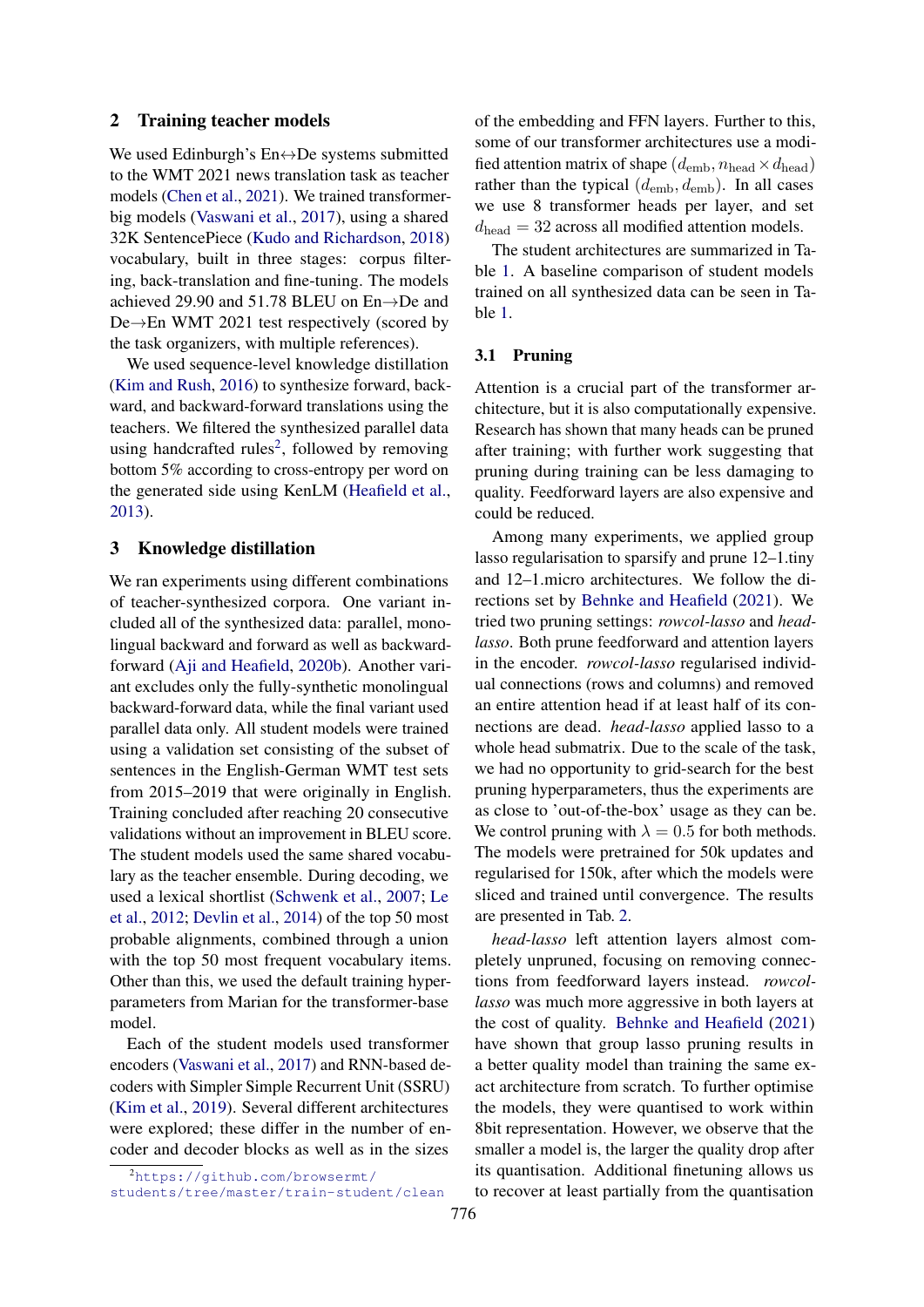<span id="page-2-0"></span>

|               | Depth |                | Dimensions             |              |      |    | <b>BLEU</b>                         |              | <b>COMET</b> |      |      |      |                                        |
|---------------|-------|----------------|------------------------|--------------|------|----|-------------------------------------|--------------|--------------|------|------|------|----------------------------------------|
| Model         |       |                |                        |              |      |    | Enc Dec Emb. FFN Att. Heads Params. |              |              |      |      |      | Size WMT20 WMT21 WMT20 WMT21 Speed (s) |
| teacher x 3   |       |                | 6 6/6/8 1024 4096 1024 |              |      |    | 16 619.0M 1.59GB                    |              | 38.3         | 28.8 | 56.8 | 50.8 |                                        |
| $12-1$ .large | 12    |                | 1 1024 3072 256        |              |      | 8. |                                     | 130.5M 498MB | 37.6         | 28.7 | 54.0 | 47.7 | 92.2                                   |
| $12-1$ base   | 12    |                |                        | 512 2048     | 256  | 8  |                                     | 51.1M 195MB  | 36.7         | 28.2 | 50.7 | 44.1 | 38.9                                   |
| $12-1.$ tiny  | 12    | $\mathbf{1}$   |                        | 256 1536     | -256 | 8  | 22.0M                               | 85MB         | 36.1         | 27.6 | 48.2 | 41.9 | 19.2                                   |
| $12-1$ .micro | 12    | 1.             |                        | 256 1024     | -256 | 8  | 18.6M                               | 72MB         | 35.4         | 27.6 | 46.2 | 40.2 | 17.1                                   |
| 8-4.tied.tiny | 8     | $\overline{4}$ |                        | 256 1536 256 |      | 8  | 17.8M                               | 69MB         | 35.7         | 27.8 | 50.3 | 43.9 | 30.4                                   |
| 6-2.tied.tiny | 6     | $2^{\circ}$    |                        | 256 1536 256 |      | 8  | 15.7M                               | 61MB         | 34.9         | 27.4 | 47.4 | 42.1 | 18.6                                   |
| 6-2 hase      | 6     | $2^{1}$        |                        | 512 2048     | 512  | 8  | 42.7M                               | 163MB        | 37.7         | 28.7 | 54.3 | 48.5 | 56.2                                   |
| $6-2$ .tiny   | 6     | $2^{\circ}$    |                        | 256 1536     | -256 | 8  | 16.9M                               | 65MB         | 35.8         | 27.4 | 50.2 | 44.5 | 19.2                                   |

Table 1: Architectures for the different student models. The number of encoder/decoder layers are reported with the size of the embedding, attention and FFN layers, the total number of parameters, the model size on disk, quality in both BLEU and COMET as well as speed on WMT21 testset. The first and second groups use a modified attention matrix shape, with second group consisting of tied models. The third group uses the typical shape attention matrices.

damage. Evaluating on the latest testset WMT21, our pruned models are  $1.2-1.7\times$  faster at the cost of 0.6–1.3 BLEU. With quantisation, those models are  $1.9-2.7\times$  faster losing 0.9-1.7 BLEU in comparison to the unpruned and unquantised baselines.

#### 3.2 Fixed Point 8-bit Quantization

Quantizing fp32 models into 8-bit integers is a known strategy to reduce decoding time, specifically on CPU, with a minimal impact on quality [\(Kim et al.,](#page-5-2) [2019;](#page-5-2) [Bhandare et al.,](#page-4-2) [2019;](#page-4-2) [Rodriguez](#page-5-12) [et al.,](#page-5-12) [2018\)](#page-5-12). This year's submission closely follows the quantization scheme of last year's work [\(Bogoychev et al.,](#page-5-0) [2020\)](#page-5-0).

Quantization entails computing a scaling factor to collapse the range of values to [−127, 127]. For parameters, this scaling factor is computed offline using the maximum absolute value but activation tensors change at runtime. This year, we changed from computing a dynamic scaling factor on the fly for activations to computing a static scaling factor offline. We decoded the WMT16-20 datasets and recorded the scaling factor  $\alpha(A_i)$  =  $127/max(|A_i|)$  for each instance  $A_i$  of an activation tensor A. Then, for production, we fixed the scaling factor for activation tensor  $A$  to the mean scaling factor plus 1.1 standard deviation:  $\alpha(A) = \mu({\alpha(A_i)}) + 1.1 * \sigma({\alpha(A_i)})$ . These scaling factors were baked into the model file so that statistics were not computed at runtime.

Quantization does not extend to the attention layer, which is still computed in fp32. The reason being is that in the attention layer, both the  $A$  and  $B$ matrices of the GEMM operation would need to be quantized at runtime, which makes the quantization too expensive. We note that we only perform the GEMM operations in 8-bit integers.

#### 3.3 Log 4-bit Quantization

We further quantize the models with log based 4 bit quantization [\(Aji and Heafield,](#page-4-3) [2020a\)](#page-4-3). In this case, model weights are represented in a 16 unique quantization centers in a form of  $S \times 2^k$ . S is a scaling factor that is optimized to minimize the MSE of the quantized weight to the actual weight. Following [Aji and Heafield](#page-4-3) [\(2020a\)](#page-4-3), we only perform 4-bit quantization on non-bias layers.

Unfortunately, the hardware used is not designed to perform native 4-bit operations. Therefore, our 4-bit quantization experiment is used solely for model compression purposes, in which we can reduce the model size to be 8x smaller. To perform inference, we de-quantize the 4-bit model back to fp32 representation, therefore does not achieve any speed up over the vanilla fp32 models.

## 3.4 Quantization fine-tuning

Quantizing models degrades the quality, especially on smaller architectures. Therefore, after applying quantization, we fine-tune the model under the quantized weight. We find that lowering the learning rate to 0.0001 yields better model quality. Moreover, for 4-bit models, we also find that doubling the warm-up duration helps.

Our 8-bit quantization models mainly aim for speed improvement. Therefore, we apply 8-bit quantization to pruned models to further boost the speed. As shown in Table [2,](#page-3-0) 8-bit inference achieves significant speedup. However, fine-tuning is necessary to restore the quality degradation.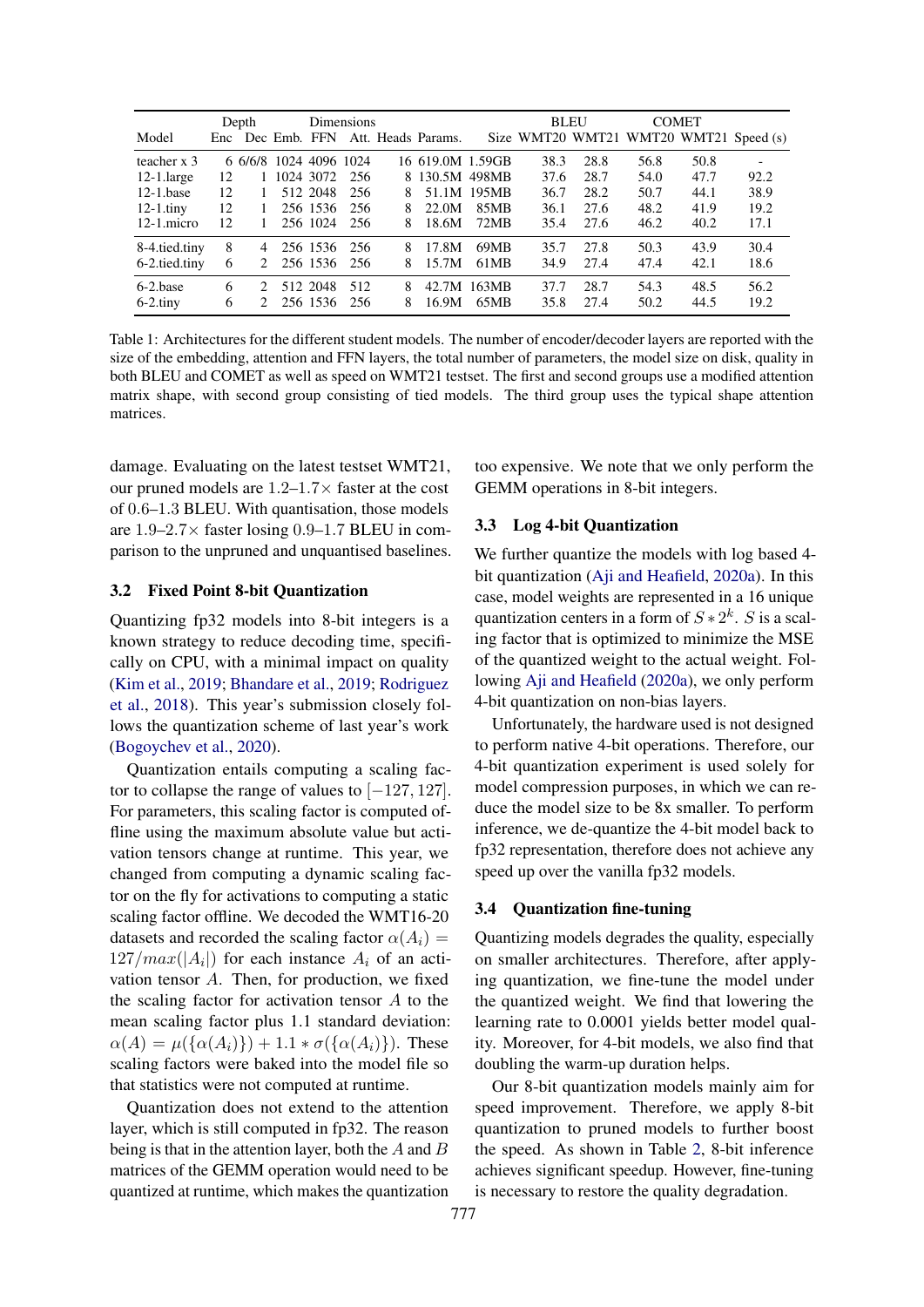<span id="page-3-0"></span>

|                        | <b>BLEU</b> |       | COMET             | Sparsity |       |          |             |
|------------------------|-------------|-------|-------------------|----------|-------|----------|-------------|
|                        | WMT20       | WMT21 | WMT <sub>20</sub> | WMT21    |       | Att. FFN | Speed $(s)$ |
| $12-1$ .tiny           | 36.1        | 27.6  | 48.2              | 41.9     | $0\%$ | $0\%$    | 19.2        |
| + head-lasso pruning   | 34.7        | 27.0  | 42.9              | 38.8     | 3%    | 75%      | 14.5        |
| + 8 bit quantisation   | 33.9        | 26.2  | 38.8              | 33.6     | $3\%$ | 75%      | 9.3         |
| $+$ finetuning         | 34.1        | 26.7  | 39.8              | 33.0     | $3\%$ | 75%      | 9.3         |
|                        |             |       |                   |          |       |          |             |
| + rowcol-lasso pruning | 33.8        | 26.3  | 39.3              | 34.2     | 68%   | 73%      | 11.6        |
| + 8 bit quantisation   | 32.9        | 25.6  | 33.7              | 28.7     | 68%   | 73%      | 6.9         |
| $+$ finetuning         | 32.9        | 26.0  | 35.7              | 31.3     | 68%   | 73%      | 7.1         |
| $12-1$ micro           | 35.4        | 27.6  | 46.2              | 40.2     | $0\%$ | $0\%$    | 17.1        |
| + head-lasso pruning   | 34.6        | 26.7  | 43.0              | 35.4     | 3%    | 72%      | 14.1        |
| + 8 bit quantisation   | 33.4        | 26.0  | 36.7              | 31.2     | $3\%$ | 72%      | 9.2         |
| $+$ finetuning         | 33.7        | 26.5  | 38.3              | 33.3     | $3\%$ | 72%      | 9.2         |
|                        |             |       |                   |          |       |          |             |
| + rowcol-lasso pruning | 34.3        | 26.4  | 40.7              | 35.1     | 60%   | 59%      | 12.0        |
| + 8bit quantisation    | 32.7        | 25.5  | 34.2              | 29.1     | 60%   | 59%      | 7.5         |
| $+$ finetuning         | 33.3        | 25.9  | 35.2              | 30.5     | 60%   | 59%      | 7.5         |

Table 2: 8-bit model performance. BLEU score is calculated from WMT20. Speed is measured on a single core CPU with a mini-batch of 32. We experimented with two types of pruning. Head pruning removes entire heads. Row and column pruning removes entire rows or columns of matrices, resulting in a smaller matrix.

<span id="page-3-1"></span>

|               |      | <b>BLEU</b> | <b>COMET</b>            |      |            |
|---------------|------|-------------|-------------------------|------|------------|
|               |      |             | WMT20 WMT21 WMT20 WMT21 |      | Size       |
| $12-1$ .base  | 37.1 | 28.3        | 51.5                    | 43.2 | 45.1 195MB |
| $+4$ bit      | 36.3 | 27.7        | 50.0                    |      | 25MB       |
| $12-1.$ tiny  | 36.0 | 28.0        | 47.5                    | 42.5 | 85MB       |
| $+4$ bit      | 35.0 | 27.6        | 42.4                    | 38.3 | 11MB       |
| 8-4.tied.tiny | 35.7 | 27.5        | 49.4                    | 43.6 | 69MB       |
| $+4$ hit      | 34.2 | 26.4        | 44.4                    | 38.2 | 9MB        |

Table 3: 4-bit model performance. BLEU score is calculated from WMT20. All the quantized models include fine-tuning. The inference is done in 32fp, therefore their speed are comparable.

We apply 4-bit quantization solely for size efficiency. Therefore, we quantize non-pruned models since they give better size to quality trade-off, compared to pruned models. The performance of 4-bit models can be seen in Table [3.](#page-3-1)

#### 4 Software improvements

## 4.1 CPU

We built our work using the Marian machine translation framework, making some improvements on top of the submission from last year: We used predominantly *intgemm*[3](#page-3-2) for our 8-bit GEMM operations, including for the shortlisted output layer. All parameter matrices are quantized to 8-bit offline and the activations get quantized dynamically before a GEMM operation. We only perform the GEMM operation and the following activation in

8-bit integer mode. Right after a GEMM operation, the output is de-quantized back to fp32. More formally we perform  $dequantize(\sigma(A * B + bias)),$ where the addition of the *bias*, the activation func-tion<sup>[4](#page-3-3)</sup>  $\sigma$ , and the de-quantization are applied in a streaming fashion to prevent a round trip to memory.

Furthermore we make use of Intel's *DNNL*[5](#page-3-4) for our pruned models, as it performs better than *intgemm* for irregular sized matrices. Unfortunately, *DNNL* doesn't support streaming de-quantization, bias addition or activation function application.

For the CPU\_ALL throughput track, we swept configurations of multiple processes and threads on the platform, settling on 4 processes with 9 threads each. The input text is simply split into 4 pieces and parallelized [\(Tange,](#page-5-13) [2011\)](#page-5-13) over processes. The mini-batch sizes did not impact performance substantially and 32 was chosen as the mini-batch size. The Hyperthreads available on the platform were not put into use as the compute on each was saturated by the efficient threads. Each process is bound to 9 cores assigned sequentially and to the memory domain corresponding to the socket with those cores using numactl. Output from the data parallel run is then stitched together to produce the final translation.

<span id="page-3-2"></span><sup>3</sup><https://github.com/kpu/intgemm>

<span id="page-3-3"></span><sup>4</sup>We only support ReLU activation for now

<span id="page-3-4"></span><sup>5</sup><https://github.com/oneapi-src/oneDNN>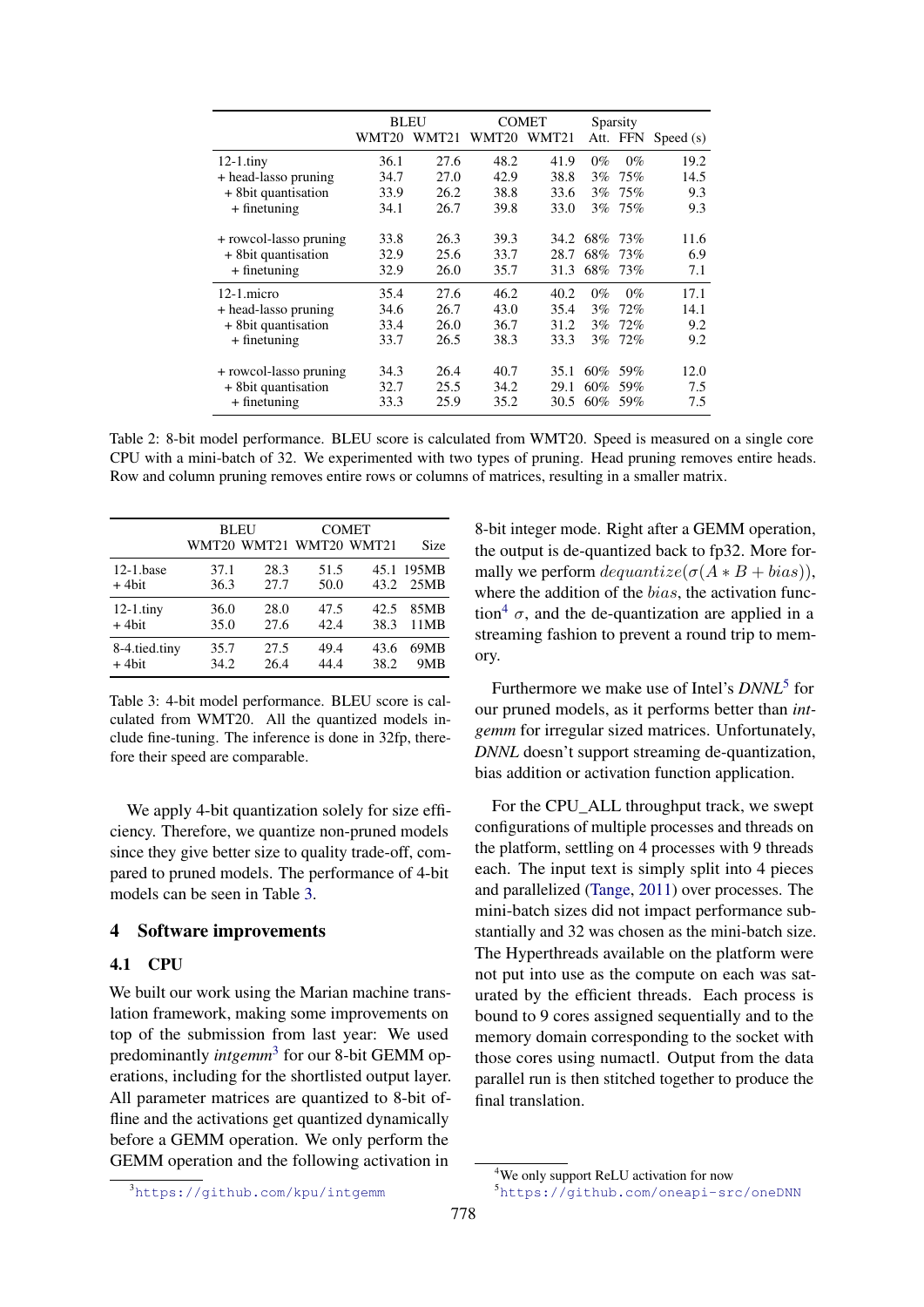<span id="page-4-7"></span>

| mini-batch  | master fp32 | master fp16 | ours fp32 | ours $fp16$      | ours 8-bit       |
|-------------|-------------|-------------|-----------|------------------|------------------|
| 32          | 1160s       | 1151s       | 740s      | 731 <sub>s</sub> | 732s             |
| 64          | 696s        | 636s        | 426s      | 400s             | 416s             |
| 128         | 475s        | 430s        | 261s      | 246s             | 261s             |
| 256         | 320s        | 296s        | 181s      | 160s             | 169s             |
| 512         | 282s        | 241s        | 147s      | 127s             | 133s             |
| 768         | 285s        | 225s        | 139s      | 120s             | 123s             |
| 1024        | 277s        | 218s        | 136s      | 117s             | 120s             |
| 1132        | 277s        | 216s        | 135s      | 116s             | 119 <sub>s</sub> |
| <b>BLEU</b> | 33.47       | 33.43       | 33.48     | 33.42            | 33.26            |

Table 4: Comparison between the master branch of marian-dev, our branch and our best 8-bit integer tensorcore work for GPU decoding. For grid search we used last year's submission model and tested on 1 million sentences from last year's WNGT competition [\(Heafield et al.,](#page-5-14) [2020\)](#page-5-14).

## 4.2 GPU

For our GPU submission we built up on top of last year's submission, applying experimental GPU optimisations on top of the marian-dev master tree $<sup>6</sup>$  $<sup>6</sup>$  $<sup>6</sup>$ </sup> and exploring tensorcore<sup>[7](#page-4-5)</sup> applicability using CUT- $LASS.<sup>8</sup>$  $LASS.<sup>8</sup>$  $LASS.<sup>8</sup>$ 

Tensorcores can in theory drastically increase the performance of our computations and were enabled for all of our fp16 experiments. Tensorcores can also improve speed when doing 8-bit integer operations, so we implemented 8-bit integer GPU decoding similar to our CPU scheme. We found that shortlisting doesn't improve the performance, so we didn't use it.

We found that while fp16 decoding works fairly well and delivers good performance improvements for decoding, especially when using a really large mini-batch size. We performed a large parameter sweep on a RTX 3090, as shown on Table [4.](#page-4-7) Unfortunately, we found no setting in which tensorcore 8-bit integer decoding outperforms the fp16 baseline, likely due to the overhead of quantisating the activations beforehand.

## 5 Conclusion

We participated in all tracks of the WMT 2021 efficiency tracks and we submitted multiple systems that have different trade-offs between speed and translation quality. We performed ample hyperparameter tuning and exploration in order to take advantage of GPU tensorcores for decoding, but unfortunately we couldn't beat our optimised fp16 baseline. For the CPU submission we used 8bit

integer decoding and a combination of pruned and non-pruned system, together with a lexical shortlist in order to reduce the computational cost of the largest GEMM in decoding – the output layer.

## Acknowledgments

This work was supported by the Engineering and Physical Sciences Research Council (grant EP/L01503X/1), EPSRC Centre for Doctoral Training in Pervasive Parallelism at the University of Edinburgh, School of Informatics.

This work has been performed using resources provided by the Cambridge Tier-2 system operated by the University of Cambridge Research Computing Service (www.hpc.cam.ac.uk) funded by EPSRC Tier-2 capital grant EP/P020259/1.

#### References

- <span id="page-4-3"></span>Alham Fikri Aji and Kenneth Heafield. 2020a. Compressing neural machine translation models with 4 bit precision. In *Proceedings of the Fourth Workshop on Neural Generation and Translation*, pages 35–42.
- <span id="page-4-0"></span>Alham Fikri Aji and Kenneth Heafield. 2020b. [Fully synthetic data improves neural machine](http://arxiv.org/abs/2012.15455) [translation with knowledge distillation.](http://arxiv.org/abs/2012.15455) *CoRR*, abs/2012.15455.
- <span id="page-4-1"></span>Maximiliana Behnke and Kenneth Heafield. 2021. Pruning neural machine translation for speed using group lasso. In *Proceedings of the Six Conference on Machine Translation*, Online. Association for Computational Linguistics.
- <span id="page-4-2"></span>Aishwarya Bhandare, Vamsi Sripathi, Deepthi Karkada, Vivek Menon, Sun Choi, Kushal Datta, and Vikram Saletore. 2019. [Efficient 8-bit quan](http://arxiv.org/abs/1906.00532)[tization of transformer neural machine language](http://arxiv.org/abs/1906.00532) [translation model.](http://arxiv.org/abs/1906.00532)

<span id="page-4-4"></span><sup>6</sup>[https://github.com/marian-nmt/](https://github.com/marian-nmt/marian-dev/pull/743) [marian-dev/pull/743](https://github.com/marian-nmt/marian-dev/pull/743)

<span id="page-4-5"></span><sup>7</sup>[https://developer.nvidia.com/blog/](https://developer.nvidia.com/blog/programming-tensor-cores-cuda-9/) [programming-tensor-cores-cuda-9/](https://developer.nvidia.com/blog/programming-tensor-cores-cuda-9/)

<span id="page-4-6"></span><sup>8</sup><https://github.com/NVIDIA/cutlass>